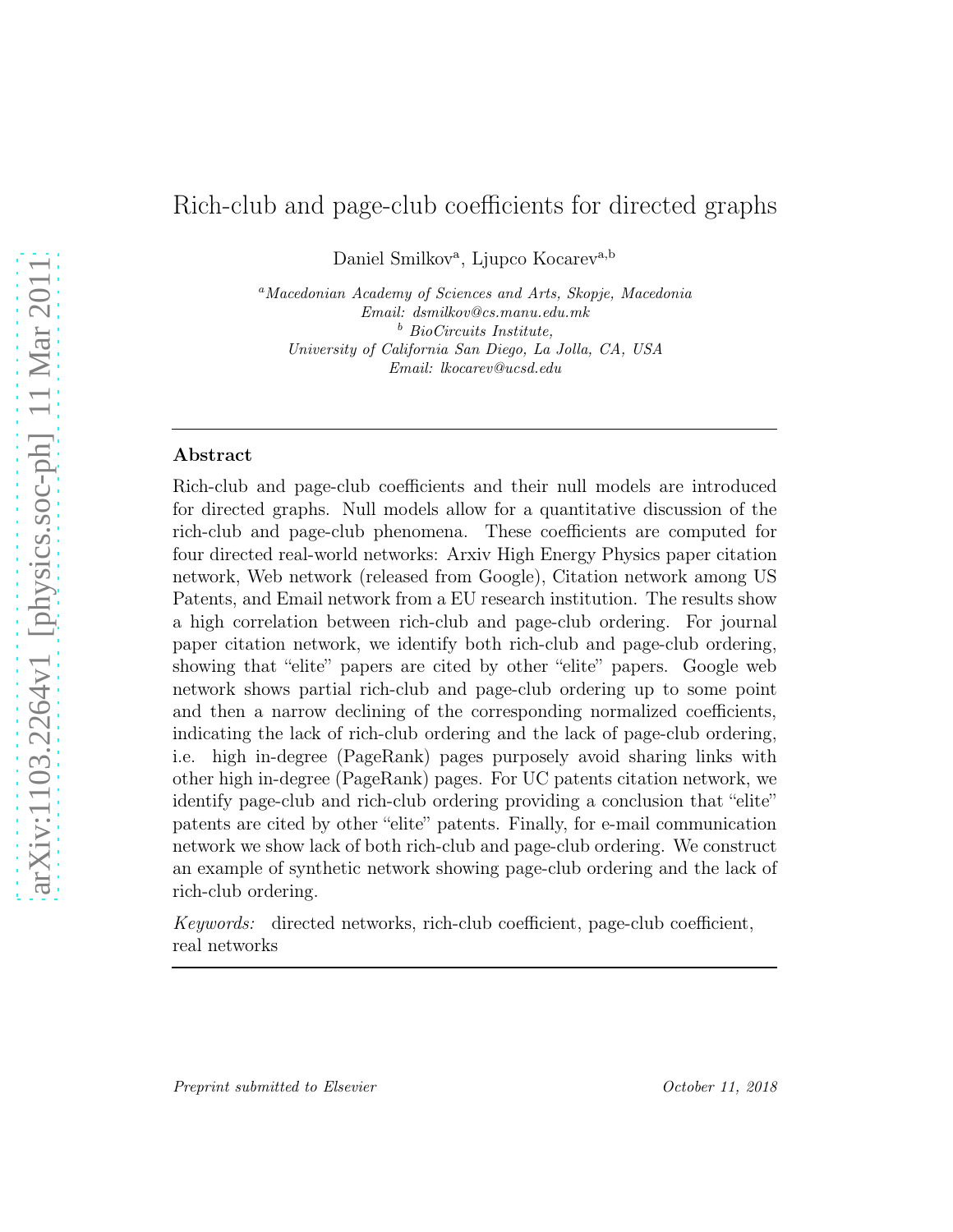#### 1. Introduction

The study of complex systems pervades through almost all the sciences, from cell biology to ecology, from computer science to meteorology, to name just a few. A paradigm of a complex system is a network, described usually as a graph, where complexity may come from different sources: topological structure, network evolution, connection and node diversity, and/or dynamical evolution. Perhaps the most widely known graph property is the node degree distribution  $P(k)$ , which specifies the probability of nodes having degree  $k$  in a graph. The unexpected findings that degree distributions of some real-world network topologies closely follow power laws stimulated further interest in network research [\[1](#page-17-0)].

However, node degree distribution does not describe the interconnectivity of nodes with given degrees, that is, it does not provide any information on the total number  $m(k_1, k_2)$  of links between nodes of degree  $k_1$  and  $k_2$ . Joint degree distribution is defined as  $P(k_1, k_2) = m(k_1, k_2)\mu(k_1, k_2)/(2m)$ , where  $\mu(k_1, k_2)$  is 2 if  $k_1 = k_2$  and 1 otherwise, and m is the number of links in the graph. Clearly joint degree distribution contains more information about connectivity in a graph than degree distribution: it provides information about 1-hop neighborhoods around a node. Given  $P(k_1, k_2)$ , we can calculate  $P(k) = (\bar{k}/k) \sum_{k'} P(k, k'),$  but not vice versa, where  $\bar{k} = \sum_{k} k P(k).$ 

Although looking into the high order distributions is a complex task, reminding us there is a price to pay, a well chosen set of metrics can give us a simple partial view of high-order distributions. Several such graph metrics that exploit joint degree distribution are:

• Assortativity coefficient:

$$
r \sim \sum_{k_1, k_2}^{k_{max}} k_1 k_2 \left[ P(k_1, k_2) - \frac{k_1 k_2 P(k_1) P(k_2)}{\bar{k}^2} \right]
$$

• Average neighbor connectivity:

$$
k_{nn}(k) = \sum_{k'}^{k_{max}} k' P(k'|k)
$$

• Local clustering:

$$
C(k) = 2m_{nn}(k)/[k(k-1)],
$$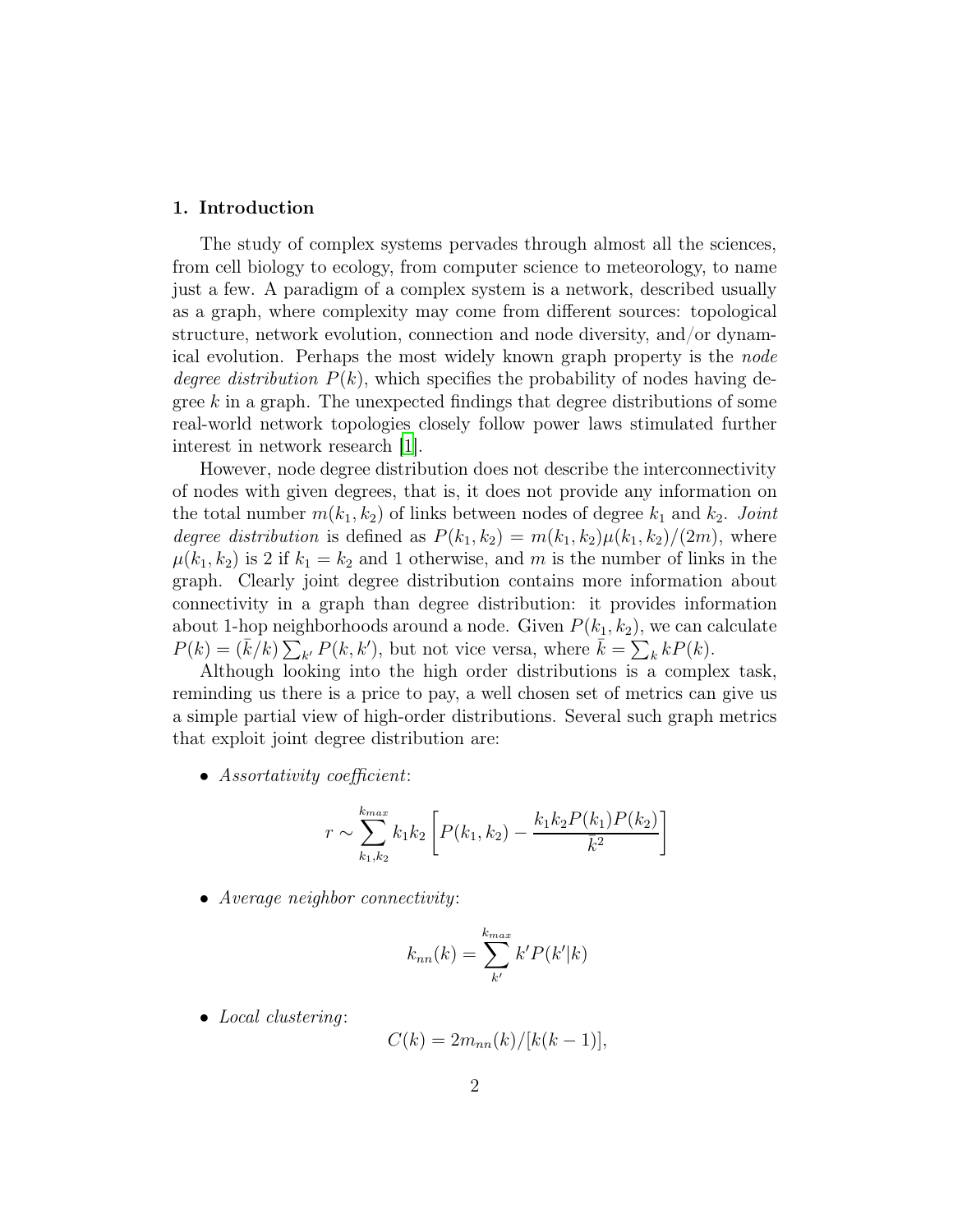where  $m_{nn}(k)$  is the number of links between the neighbors of k-degree nodes

• Rich-club coefficient:

$$
\phi(k) = \frac{2E_{>k}}{N_{>k}(N_{>k} - 1)},
$$

where  $E_{>k}$  is the number of edges among the  $N_{>k}$  nodes having degree higher than a given value k.

In this paper we define two new metrics for directed graphs: rich-club coefficient and page-club coefficient. These metrics can give us a deeper level of understanding the complex networks as they represent different projections of the joint degree distribution. When network is undirected both metrics reduce to rich-club coefficient for undirected graphs. The rich-club phenomenon refers to the tendency of nodes with high centrality to form tightly interconnected communities. Since this phenomenon is one of the crucial properties accounting for the formation of dominant communities in real networks and since many real networks are directed, in this paper we suggest a generalization of this phenomenon to directed networks. The two metrics, rich-club and page-club coefficients, may not be correlated: we construct an example of synthetic (directed) network showing the page-club ordering and the lack of rich-club ordering.

This is the outline of the paper. Section [2](#page-2-0) overviews rich-club coefficient for undirected networks. In section [3](#page-4-0) two new metrics, rich-club and pageclub coefficients, for directed graphs are introduced. In section [4](#page-10-0) these new metrics are computed for 4 networks: (A) journal papers citation network, (B) web graph (released from Google), (C) UC patents citation network, and (D) e-mail communication network. Our conclusions are presented in section [5.](#page-16-0)

# <span id="page-2-0"></span>2. Rich-club coefficient for undirected networks

Graphs considered in this section are undirected and unweighted simple graphs. The rich-club coefficient, introduced by Zhou and Mondragon in the context of the Internet [\[2](#page-17-1)], refers to the tendency of high degree nodes, the hubs of the network, to be very well connected to each other. Denoting by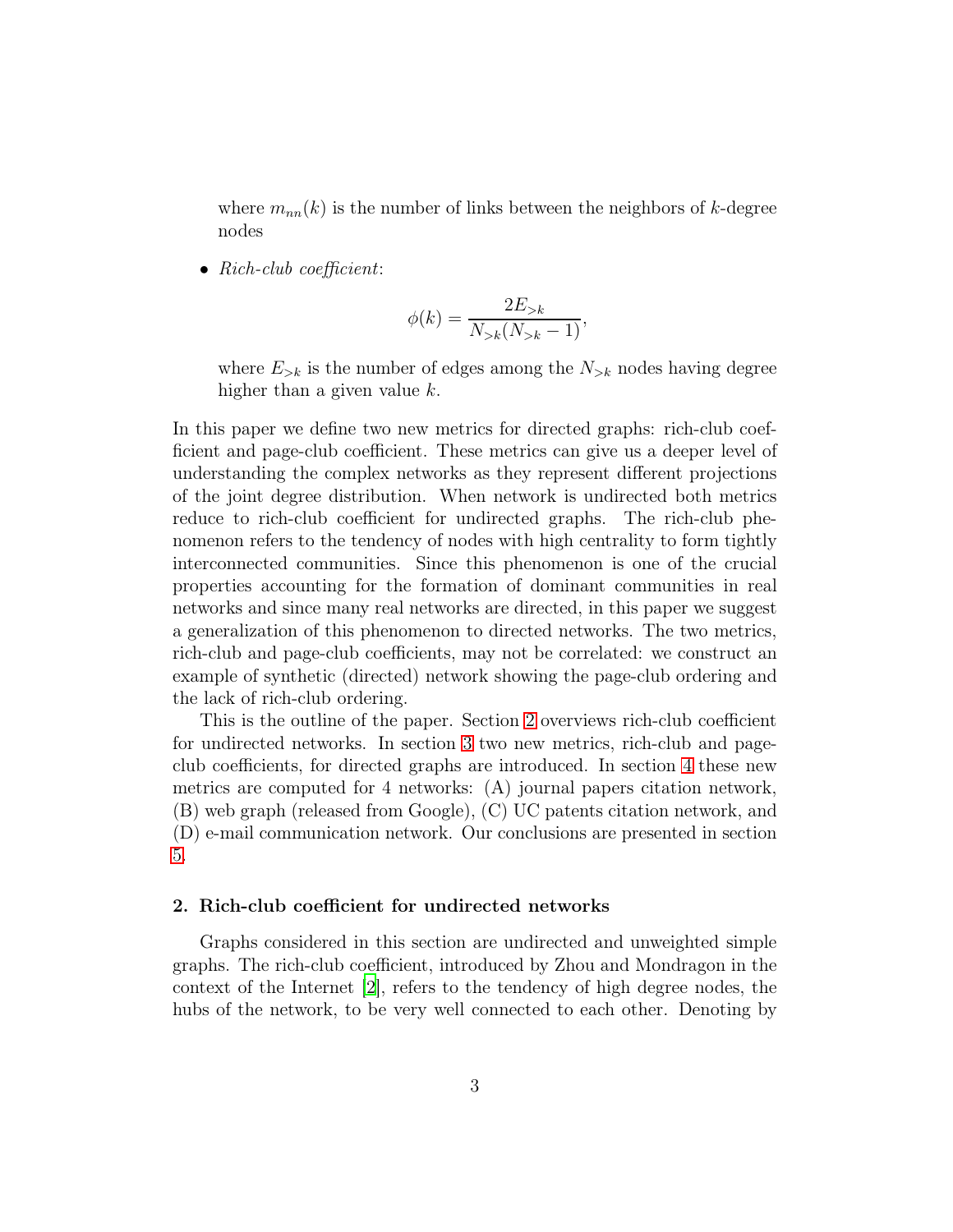$E_{\geq k}$  the number of edges among the  $N_{\geq k}$  nodes having degree higher than a given value  $k$ , the rich-club coefficient is expressed as:

<span id="page-3-0"></span>
$$
\phi(k) = \frac{2E_{>k}}{N_{>k}(N_{>k} - 1)}\tag{1}
$$

After some basic analytical analysis of the rich-club coefficient [\[3](#page-17-2)], we can see that it can be expressed as a function of the joint degree distribution

$$
\phi(k) = \frac{N \langle k \rangle \sum_{k'=k+1}^{k_{max}} \sum_{k''=k+1}^{k_{max}} P(k', k'')}{N_{>k}(N_{>k}-1)} \tag{2}
$$

giving us a partial view of the high-order degree distribution which is far more economical to compute.

In [\[2](#page-17-1)], the rich-club coefficient  $\phi$  is defined in terms of nodes with rank less than  $r_{max}$  where nodes are sorted by decreasing degree values and the node rank r denotes the position of a node on this ordered list normalized by the total number of nodes. Several networks are compared and a threshold value of 1%, i.e. the value of  $\phi(1\%)$  was used to differentiate the networks and provide evidence of the rich-club phenomenon. However, a monotonic increase of  $\phi(k)$  does not necessarily imply the presence of the rich-club phenomenon. Indeed, even in the case of the ER graph – a completely random network – has an increasing rich-club coefficient. This implies that the increase of  $\phi(k)$ is a natural consequence of the fact that vertices with large degree have a larger probability of sharing edges than low degree vertices. This feature is therefore imposed by construction and does not represent a signature of any particular organizing principle or structure, as is clear in the ER case [\[3\]](#page-17-2). The simple inspection of the  $\phi(k)$  trend is therefore potentially misleading in the discrimination of the rich-club phenomenon, it can only be used as a simple statistical property to differentiate several networks in their complex structure.

Therefore, in order to detect rich-club phenomenon several null models were proposed that normalize the basic rich-club coefficient. A null model was presented in [\[3](#page-17-2)] where the rich-club is normalized by the expression  $\rho(k) = \phi(k)/\phi_{ran}(k)$  where

$$
\phi_{ran}(k) = \frac{1}{N \langle k \rangle} \left[ \frac{\sum_{k'=k+1}^{k_{max}} k' P(k')}{\sum_{k'=k+1}^{k_{max}} P(k')} \right]^2 \sim \frac{k^2}{k, k_{max}} \sim \frac{k^2}{\langle k \rangle N}
$$
(3)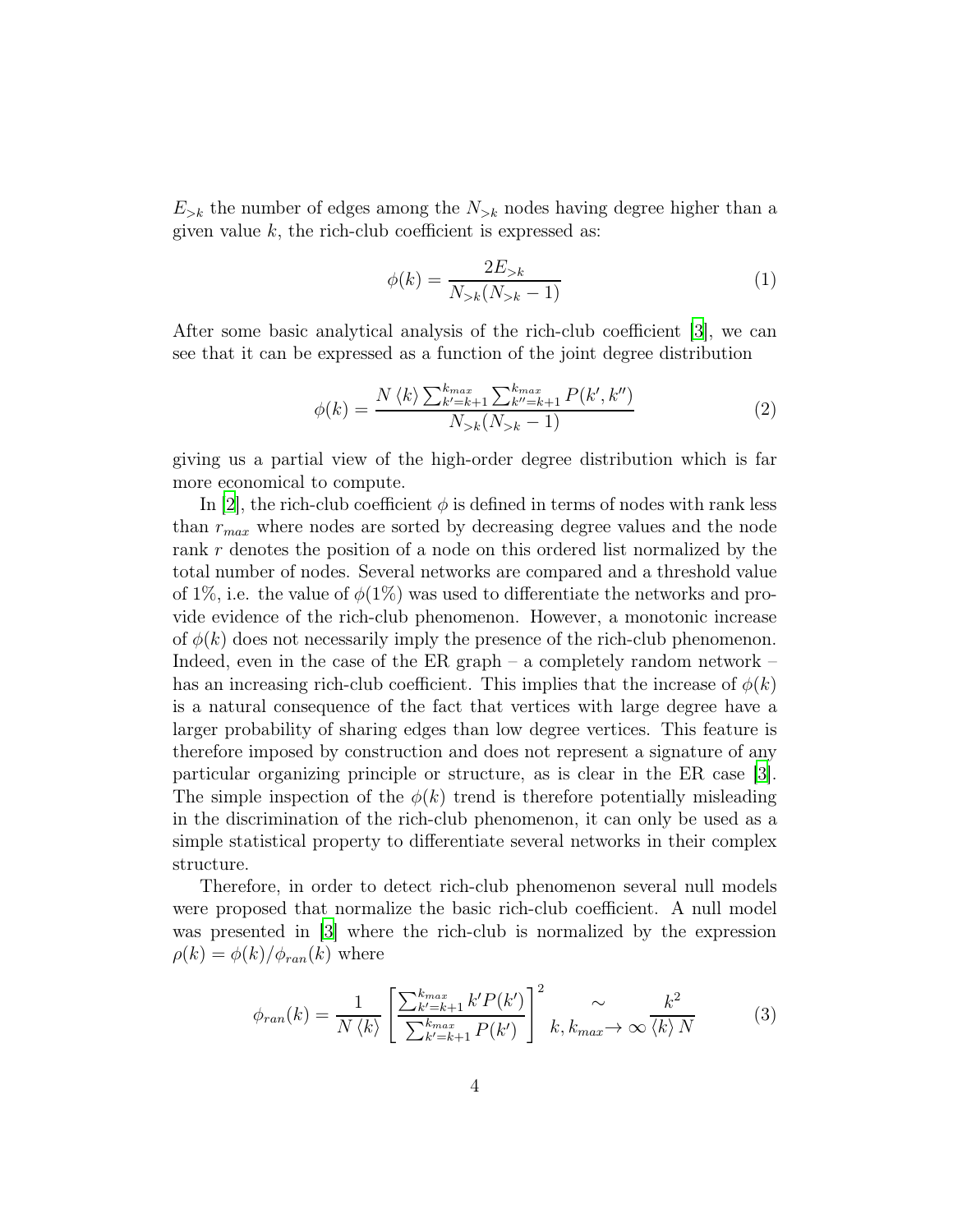

<span id="page-4-1"></span>Figure 1:  $d = 6$ . Nodes are colored gradually according to their in-degree with white to black color denoting lowest to highest in-degree respectively. The additional nodes, i.e. nodes of the set  $S_i$  are aggregated in one node with label  $|S_i|$  for simplicity.

is the rich-club coefficient of the maximally random network (uncorrelated network) with the same degree distribution  $P(k)$  as the network under study. Operatively, the maximally random network can be thought of as the stationary ensemble of networks visited by a process that, at any time step, randomly selects a couple of links of the original network and exchange two of their ending points (automatically preserving the degree distribution)[\[3\]](#page-17-2). An actual rich-club ordering is denoted by a ratio  $\rho(k) > 1$ . Note that in sufficiently large networks and large k,  $\phi_{ran}(k)$  becomes clearly dependent of k.

#### <span id="page-4-0"></span>3. Novel metrics for directed graphs

In this section we consider directed graphs. A directed graph (or digraph) is a pair  $G = (V, E)$  of a set V, whose elements are called vertices or nodes, and a set E of ordered pairs of vertices, called arcs or directed edges.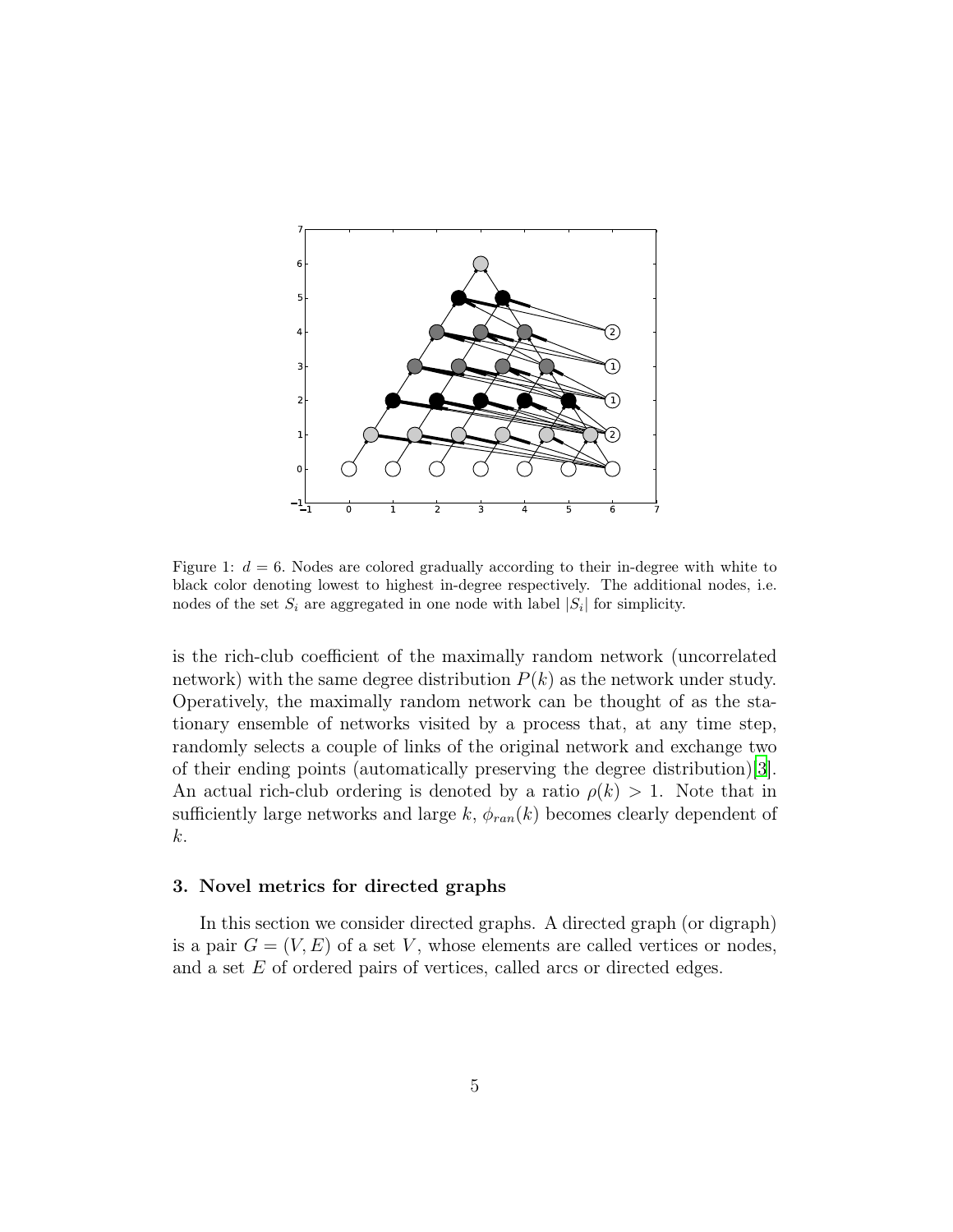

<span id="page-5-0"></span>Figure 2: Synthetic network: (a) normalized page-club coefficient  $\phi^{PR}(l)/\phi_{ran}^{PR}(l)$  versus page rank (b) normalized rich-club coefficient  $\phi^{in}(k)/\phi^{in}_{ran}(k)$  versus in-degree. The network shows the lack of rich-club ordering, but strong page-club ordering.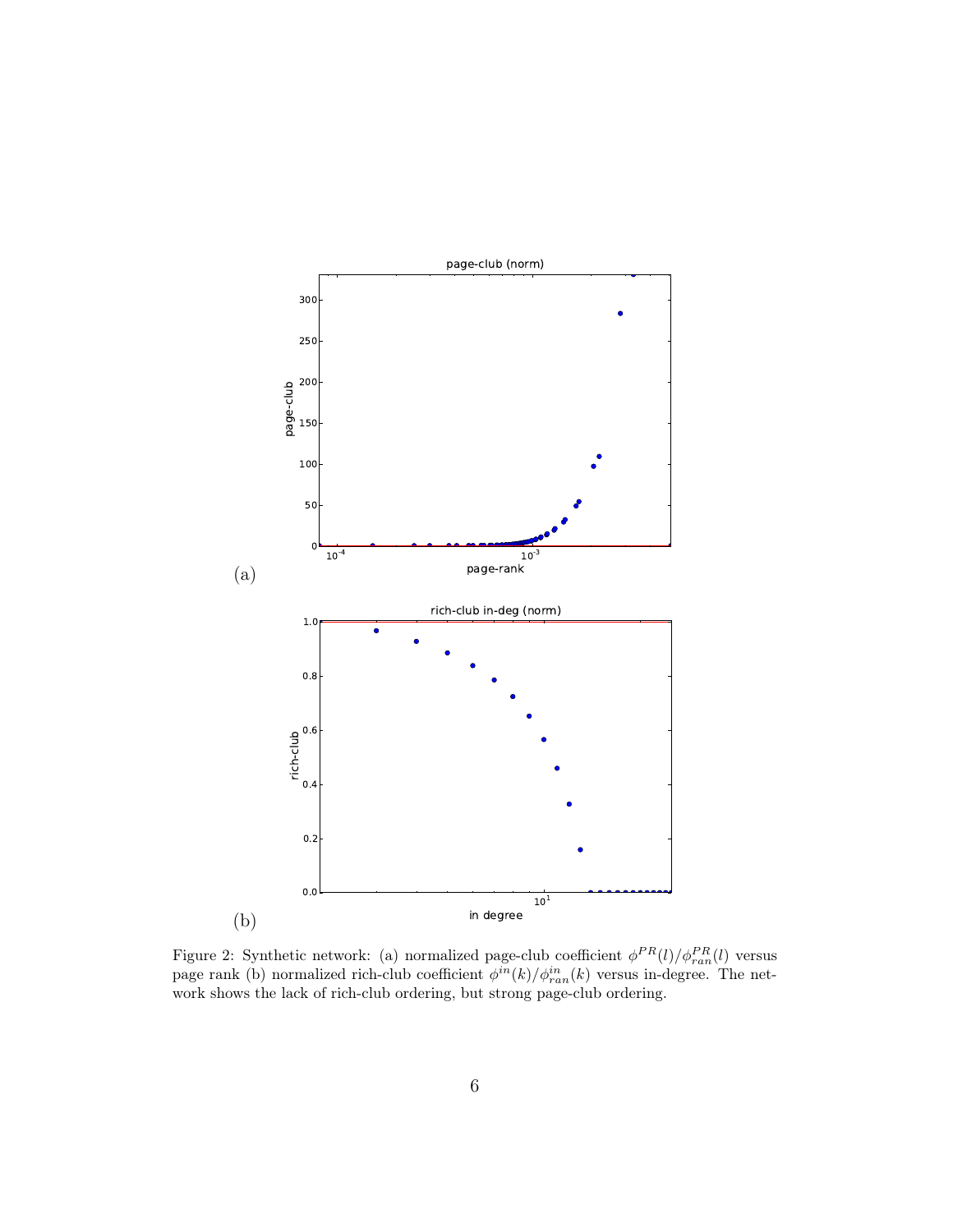#### 3.1. In-degree rich-club coefficient

Having directed networks in mind, rich-club coefficient can be defined in two ways, in terms of in-degree and out-degree. The one that we are interested in is the in-degree rich-club coefficient defined, in a very similar way to  $(1)$ , as

<span id="page-6-0"></span>
$$
\phi^{in}(k) = \frac{E_{>k}^{in}}{N_{>k}^{in}(N_{>k}^{in} - 1)},
$$
\n(4)

where  $E_{\geq k}^{in}$  is the number of directed edges among the  $N_{\geq k}^{in}$  nodes having in-degree higher than a given value  $k$ . Note the number 2 missing in the numerator since in directed full-mesh graph the number of edges is twice than that in the undirected graph.

We can express the numerator in [\(4\)](#page-6-0) as

<span id="page-6-2"></span>
$$
E_{>k}^{in} = \sum_{k'=k+1}^{k_{in}^{max}} \sum_{k''=k+1}^{k_{in}^{max}} E_{k'\to k''}^{in},
$$
 (5)

where  $k_{in}^{max}$  is the maximum node in-degree of the network and  $E_{k'\to k''}^{in}$  denotes the number of edges pointing from a node of in-degree  $k'$  to a node of indegree k''. Only in the case of random uncorrelated networks,  $E_{k'\to k''}^{in}$  takes the simple form

<span id="page-6-1"></span>
$$
E_{k'\to k''}^{in} = \frac{NP_{in}(k'')k''\left\langle k_{out}^{k_{in}-k'}\right\rangle P_{in}(k')}{\langle k_{in}\rangle},\tag{6}
$$

where  $\langle k_{out}^{k_{in}=k'} \rangle$  denotes the out-degree averaged over all nodes of in-degree  $k'$  and  $P_{in}(k)$  denotes the probability of a node having in-degree k. At first sight  $\left\langle k_{out}^{k_{in}=k^{\prime}}\right\rangle$  may seem constant in the case of large networks representing web graphs, but having in mind the power-law distribution of in-degree, the number of nodes belonging to the same in-degree class for high in-degree becomes considerably small and is insufficient for converging  $\langle k_{out}^{k_{in}=k'} \rangle$  to the general  $\langle k_{out} \rangle$ . By inserting [\(6\)](#page-6-1) and [\(5\)](#page-6-2) into [\(4\)](#page-6-0) we obtain the null model  $\phi_{ran}^{in}(k)$  for uncorrelated directed networks as

$$
\phi_{ran}^{in}(k) = \frac{N \sum_{k=1}^{k_{in}^{max}} k'' P_{in}(k'') \sum_{k=1}^{k_{in}^{max}} \left\langle k_{out}^{k_{in} = k'} \right\rangle P_{in}(k')}{\left\langle k_{in} \right\rangle N_{&}^{in}(N_{&}^{in} - 1)}
$$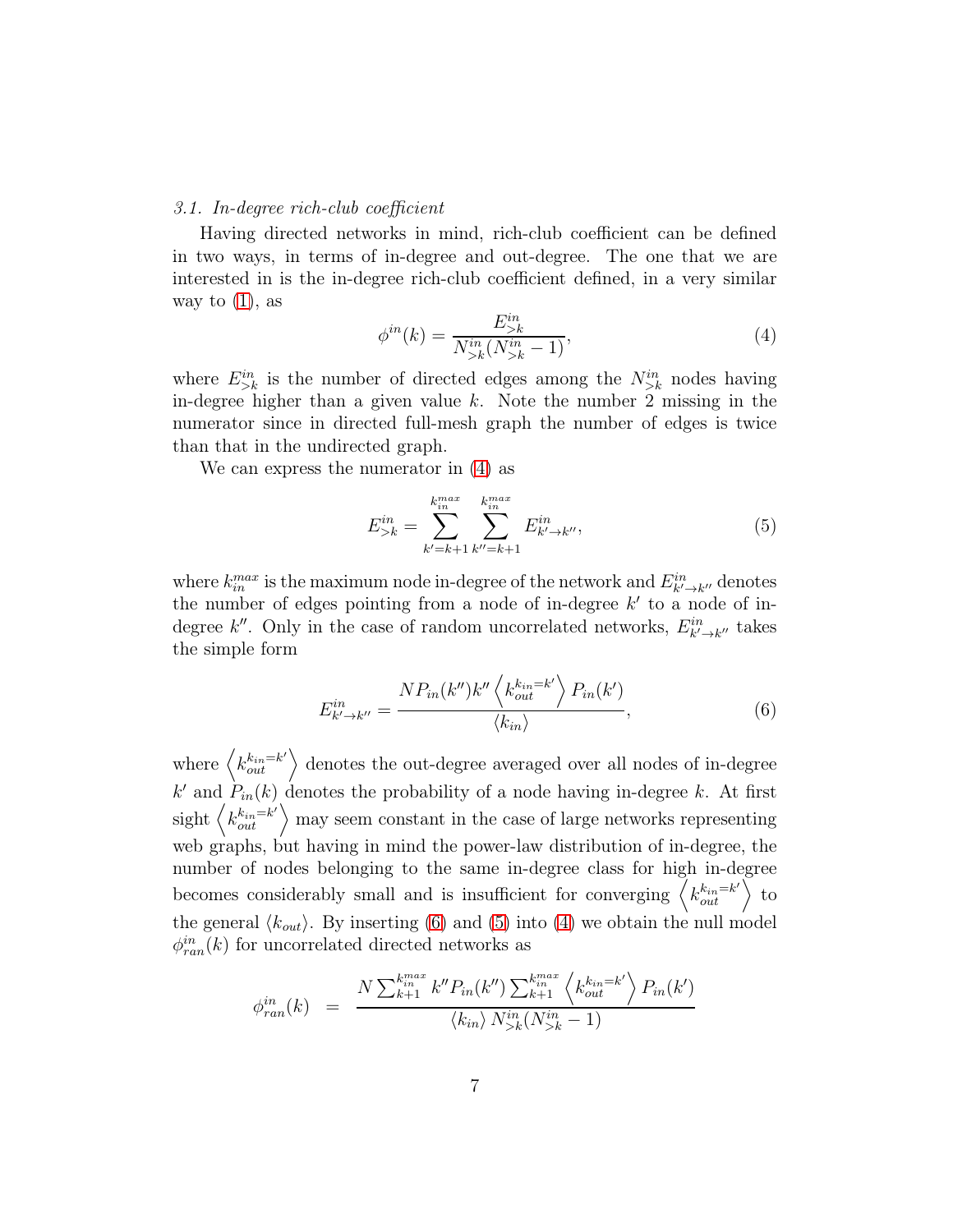

<span id="page-7-0"></span>Figure 3: Journal papers citation network: (a) normalized page-club coefficient  $\phi^{PR}(l)/\phi_{ran}^{PR}(l)$  versus page rank (b) normalized rich-club coefficient  $\phi^{in}(k)/\phi_{ran}^{in}(k)$  versus in-degree. The network shows both page-club and rich-club ordering. Note that the page-club ordering is much more stronger than the rich-club ordering.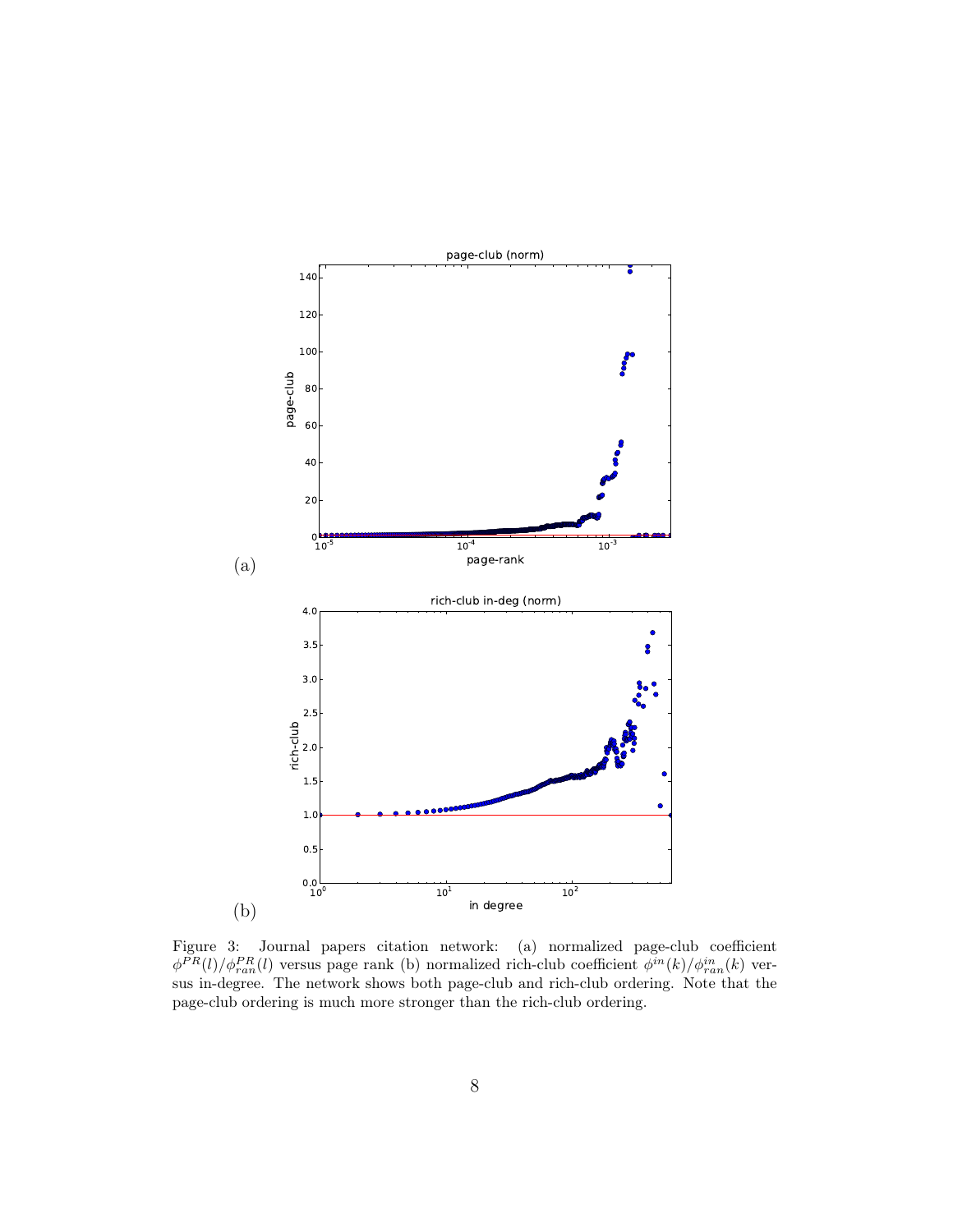#### 3.2. Page-club coefficient

Analogously to rich-club coefficient we define a new graph metric called page-club coefficient which refers to the tendency of high PageRank nodes, i.e. most popular pages in the web, to be highly interconnected. Consider a modified random walker whose behavior is defined by the following two rules: (a) with probability  $1 - q$ , the walker follows any outgoing link of i, chosen with equal probability, and (b) with probability  $q$  it moves to a generic node of the network (including  $i$ ), chosen with equal probability. Therefore,

$$
pr(i) = \frac{q}{N} + (1 - q) \sum_{j \in V; j \to i} \frac{pr(j)}{k_{out}(j)}
$$

We assume that each node has at least one outgoing link, and therefore the last equation is well defined. Thus, for each i, stationary probability  $pr(i)$ , called also PageRank, is well defined and  $pr(i) > 0$ . The probability q is referred as damping factor; the damping factor adopted in real applications is generally small  $(q \approx 0.15)$ .

Denoting by  $E_{PR>l}$  the number of directed edges among the  $N_{PR>l}$  nodes having PageRank value higher than a given value l, the page-club coefficient is expressed as:

$$
\phi^{PR}(l) = \frac{E_{PR>l}}{N_{PR>l}(N_{PR>l} - 1)}\tag{7}
$$

Please note that in the uncorrelated networks this metric converges to classical in-degree rich-club, since in uncorrelated networks the average PageRank of nodes of the same in-degree class becomes linearly dependent of the indegree  $|4|$ , i.e.

$$
\overline{pr}(k_{in}) = \frac{q}{N} + \frac{1-q}{N} \frac{k_{in}}{\langle k_{in} \rangle}
$$

where  $\overline{pr}(k_{in})$  is the average PageRank of nodes with in-degree  $k_{in}$ . Also, it is important to mention that relative fluctuations of PageRank within the same class decrease as the in-degree increases. Analogous to [\(4\)](#page-6-0), an appropriate null model for page-club can be defined

$$
\phi_{ran}^{PR}(l) = \frac{N}{\langle k_{in} \rangle N_{PR>l}(N_{PR>l} - 1)} \times \frac{\langle k_{in} \rangle N_{PR>l}(N_{PR>l} - 1)}{\sum_{l+1}^{l_{max}} \langle k_{in}^{pr=l''} \rangle P_{pr}(l'') \sum_{l+1}^{l_{max}} \langle k_{out}^{pr=l'} \rangle P_{pr}(l')
$$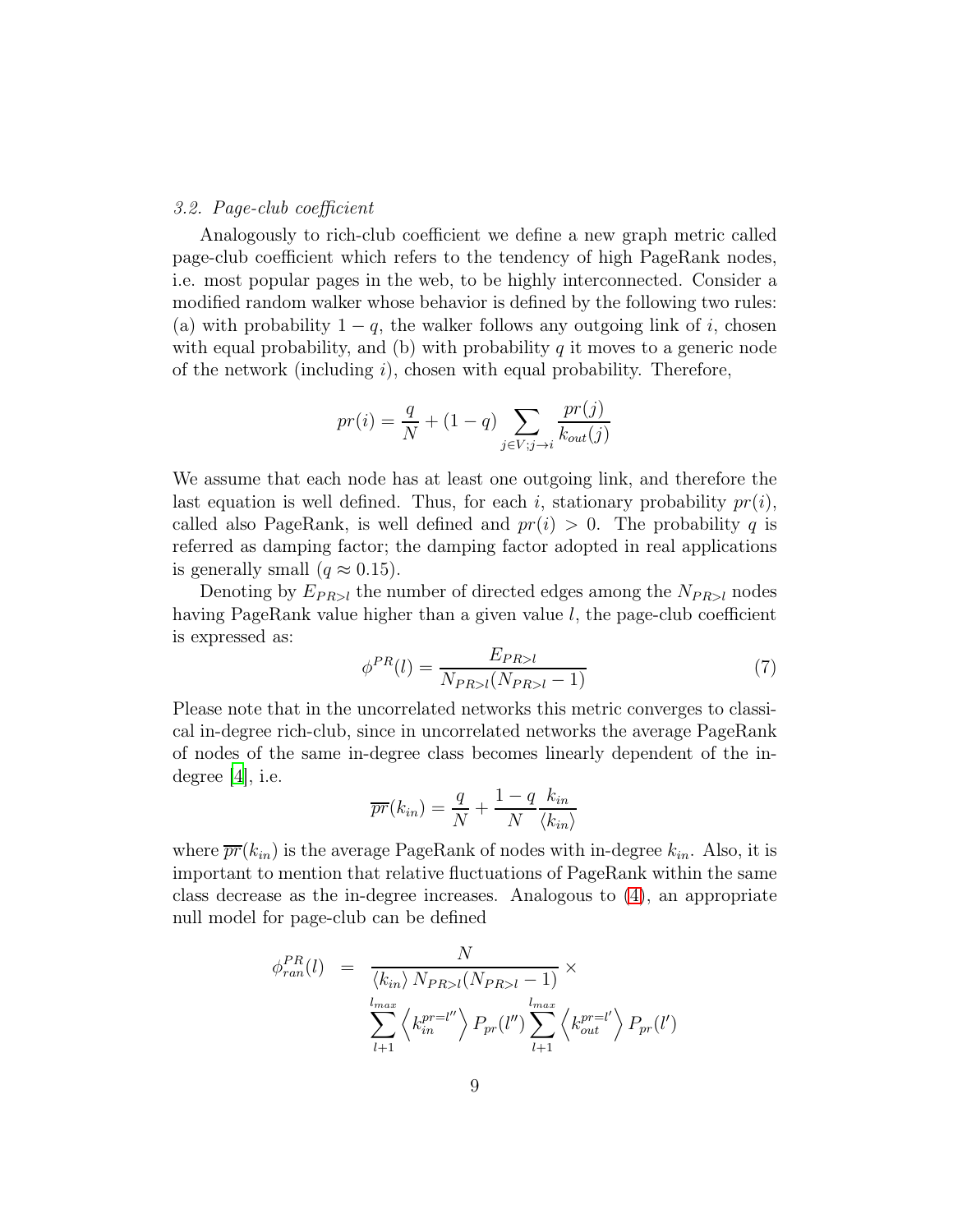where  $P_{pr}(l)$  denotes the probability of a node having PageRank l, and  $\langle k_{in}^{pr=l} \rangle$  and  $\langle k_{out}^{pr=l} \rangle$  are average node in-degree and average node out-degree, averaged over all nodes of PageRank class l.

#### 3.3. Synthetic network

Generally, all the results of the networks used in this paper show a high correlation between page-club and rich-club coefficients, see section [4,](#page-10-0) but one should not derive a general conclusion from this observation. In this section we generate a synthetic network showing increase of page-club coefficient and decrease of rich-club coefficient. Consider the directed tree graph  $G = (V, E)$ where  $V$  represents the node set, and  $E$ , the edge set. Let this tree be with depth d, where the depth of a node i is the length of the path from the root to the node, and the depth of the tree is the maximal length of all such paths. Further, let G be a labeled graph, where each node can have one of several labels (depending on its depth in the tree), i.e.  $V = V_0 \cup V_2 \dots \cup V_d$ . We denote by | $V_i$ | the number of depth i nodes. Assume that  $|V_i| = i + 1, i = 0, \ldots, d$ , i.e. the number of nodes increments as we move to a larger depth in the tree. We compose the edge set of the ordered pairs of vertices  $\{(V_{ik}, V_{i-1,k}) \mid k \in$  $(1, |V_{i-1}|), i \in (0, d) \} \cup \{V_{i, |V_i|} \times V_{i-1} \mid i \in (0, d)\}$  where  $V_{i,k}$  denotes the k-th node in  $V_i$ . In other words, depth i nodes propagate their PageRank score to depth  $i - 1$  nodes, and furthermore, all nodes in the same class (depth) have equal PageRank values. By this construction, all the nodes, except the leaves, have in-degree 2. To change this property, we add additional set of nodes  $S_i$  connecting to the set  $V_i$  with the edge set  $E_i = S_i \times V_i$ , i.e. we increment the in-degree of the nodes in the set  $V_i$  by  $|S_i|$ . Note that the in-degree of these additional nodes is 0. So, we tweak the in-degree of the nodes in the class  $V_i$ ,  $k_{V_i}^{in}$ , by the following rule: beside the leaf nodes, we start with a  $k_{V_0}^{in} = 2$  and increment the in-degree by one in every even depth, whereas for odd depths, we start with a high in-degree in lower depths and decrement the in-degree as we go in higher depths. A more formal definition would be

$$
k_{V_i}^{in} = \begin{cases} 0, & i = d \\ \frac{i}{2} + 2, & i = 2n, n \in \mathbb{N} \\ \lfloor \frac{d-i}{2} \rfloor + 2, & i = 2n + 1, n \in \mathbb{N} \end{cases}
$$
(8)

Such graph with depth  $d = 6$  is shown in Fig. [1.](#page-4-1) What we want to achieve is the lack of rich-club ordering where nodes with high in-degree connect to nodes with low in-degree and vise versa. Further, a direct consequence of the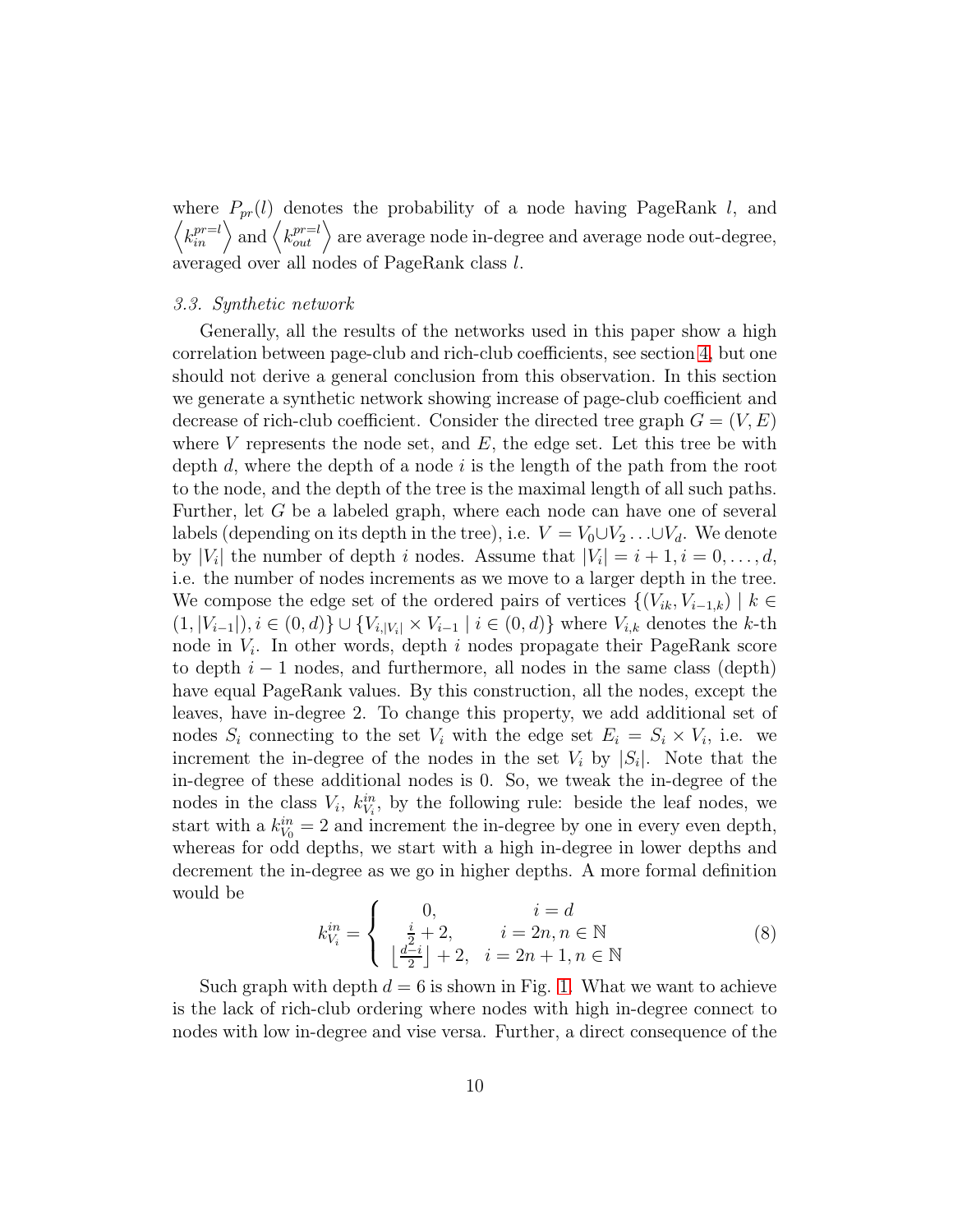tree structure is that nodes with high page-rank will propagate their score to the successor nodes and therefore positive page-club ordering should arise. The results are shown in Fig. [2](#page-5-0) for a generated graph of depth 50 with 1926 nodes. We observe the lack of rich-club ordering, but strong page-club ordering, as expected. Also, we stress that the top 612 in-degree nodes are not sharing any links. Thus, for such networks, the results of the analysis of the inter-connectivity of nodes, would clearly depend on the definition of the "rich" nodes (in-degree or PageRank).

#### <span id="page-10-0"></span>4. Real networks: results and discussions

The network data used in this paper consists of four networks [\[5\]](#page-17-4):

- Arxiv High Energy Physics paper citation network (cit-HepPh): Directed, Temporal, Labeled network with 34,546 nodes and 421,578 edges;
- Web graph from Google (web-Google): Directed network with 875,713 nodes and 5,105,039 edges;
- Citation network among US Patents (cit-Patents): Directed, Temporal, Labeled network with 3,774,768 nodes and 16,518,948 edges; and
- Email network from a EU research institution (email-EuAll): Directed network with 265,214 nodes and 420,045 edges.

For each network we compute normalized rich-club and page-club coefficients  $\rho_{in}(k) = \phi^{in}(k) / \phi^{in}_{ran}(k)$ ,  $\rho_{PR}(l) = \phi^{PR}(l) / \phi^{PR}_{ran}(l)$ . We stress that  $\rho_{in}(k)$  and  $\rho_{PR}(l)$  may, in some cases, be undefined. In the following, we discuss only the quantity  $\rho_{in}(k)$  since the discussion for  $\rho_{PR}(l)$  is exactly same.  $\rho_{in}(k)$  is undefined when its denominator is equal to zero,  $\phi_{ran}^{in}(k) = 0$ . We rewrite  $\phi_{ran}^{in}(k)$  as

$$
\phi_{ran}^{in}(k) = \frac{inlinks_{>k}outlinks_{>k}}{|E| N_{>k}^{in}(N_{>k}^{in} - 1)}
$$
\n
$$
(9)
$$

where  $inlinks_{\geq k}$  (outlinks<sub> $\geq k$ </sub>) denotes all the *in-links* (out-links) arriving to (departing from) nodes that have in-degree greater than  $k$  and  $|E|$  denotes the number of directed edges in the network.

We consider several cases: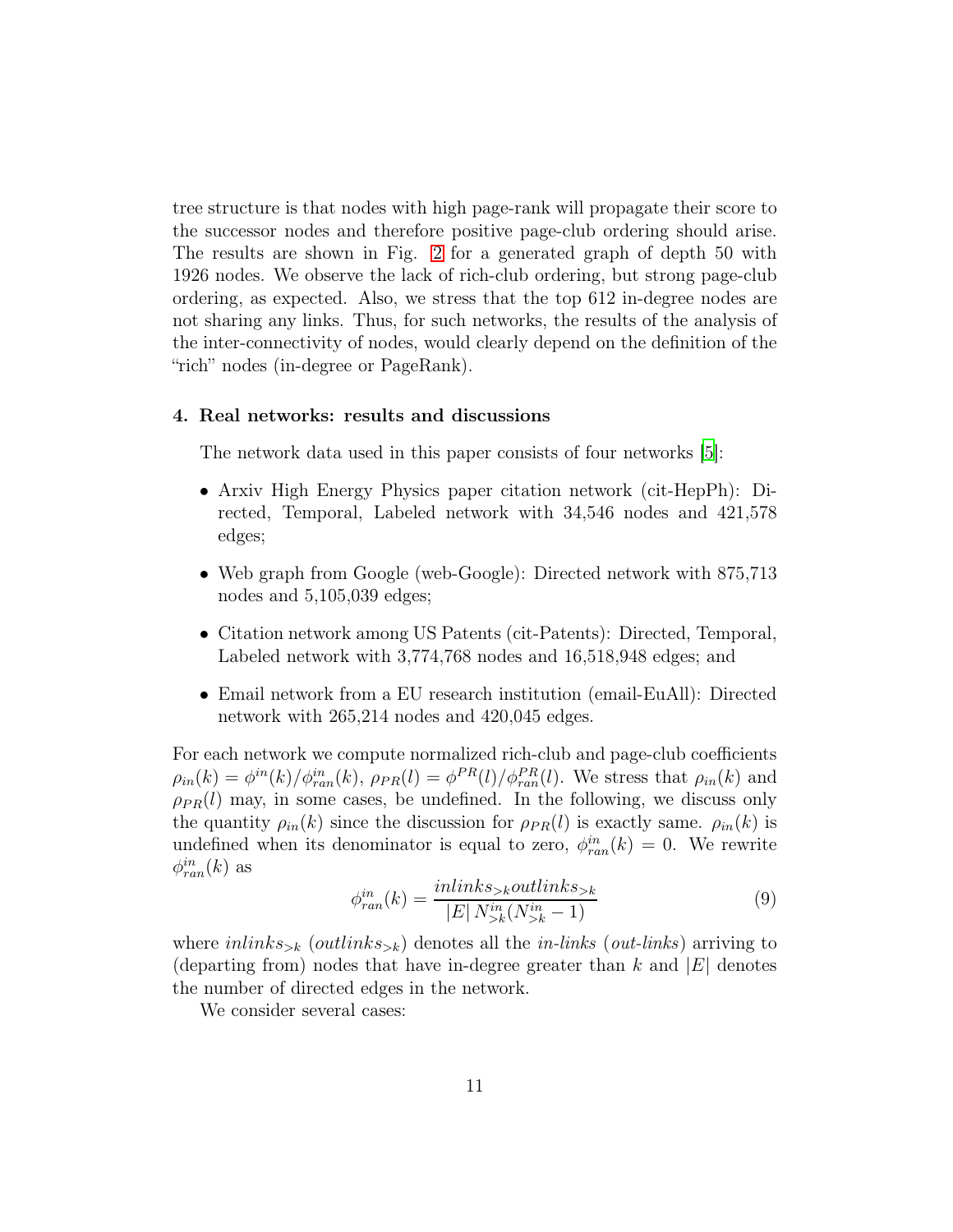

<span id="page-11-0"></span>Figure 4: Web graph (released in 2002 by Google): (a) normalized page-club coefficient  $\phi^{PR}(l)/\phi_{ran}^{PR}(l)$  versus page rank, and (b) normalized rich-club coefficient  $\phi^{in}(k)/\phi_{ran}^{in}(k)$ versus in-degree. The page-club and rich-club ordering are observed only to some point, then the network shows the lack of page-club ordering and the lack of rich-club ordering.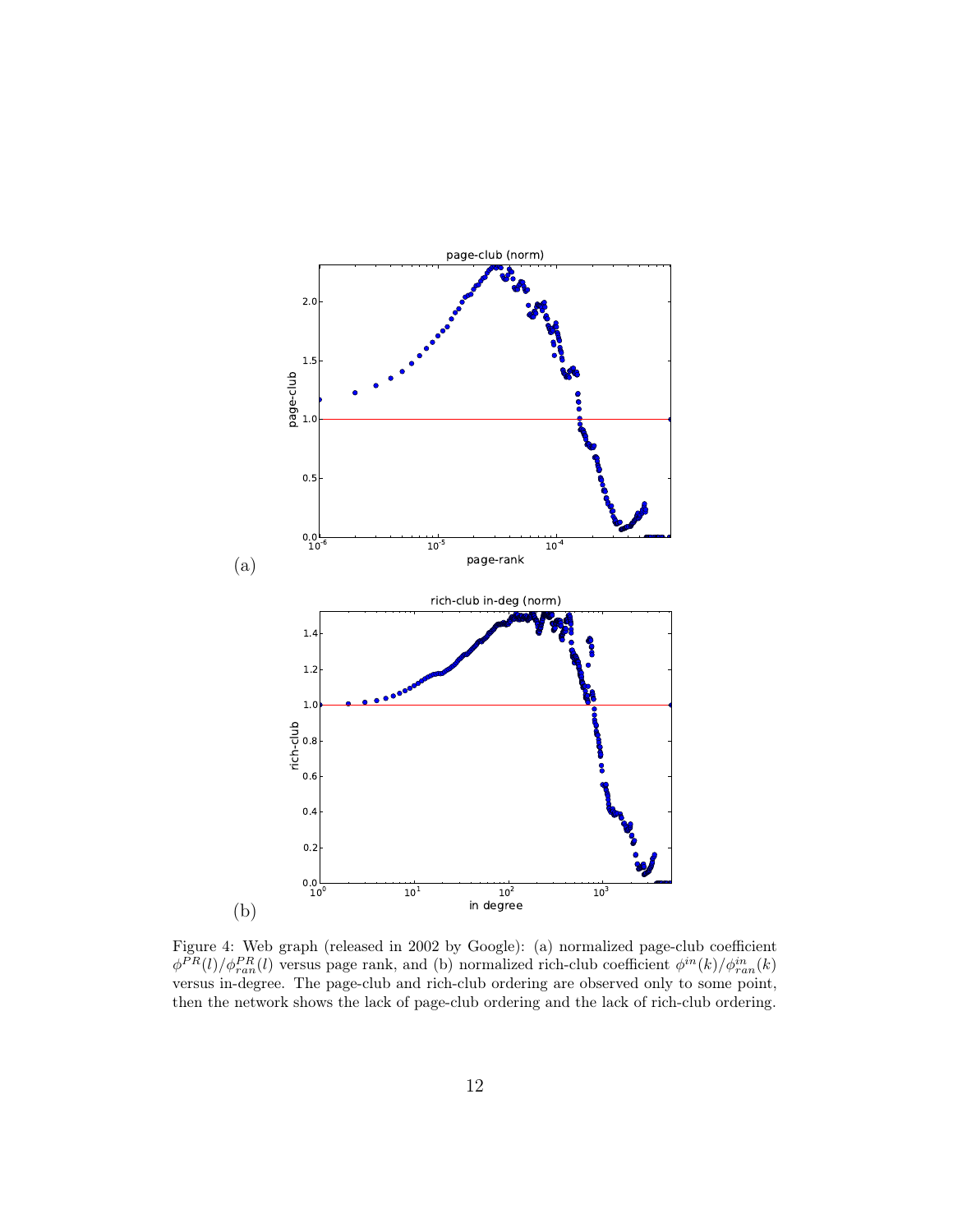

<span id="page-12-0"></span>Figure 5: US Patents citation network: (a) normalized page-club coefficient  $\phi^{PR}(l)/\phi_{ran}^{PR}(l)$ versus page rank (b) normalized rich-club coefficient  $\phi^{in}(k)/\phi^{in}_{ran}(k)$  versus in-degree. The network shows both page-club and rich-club ordering. Note that the page-club ordering is much more stronger than the rich-club ordering.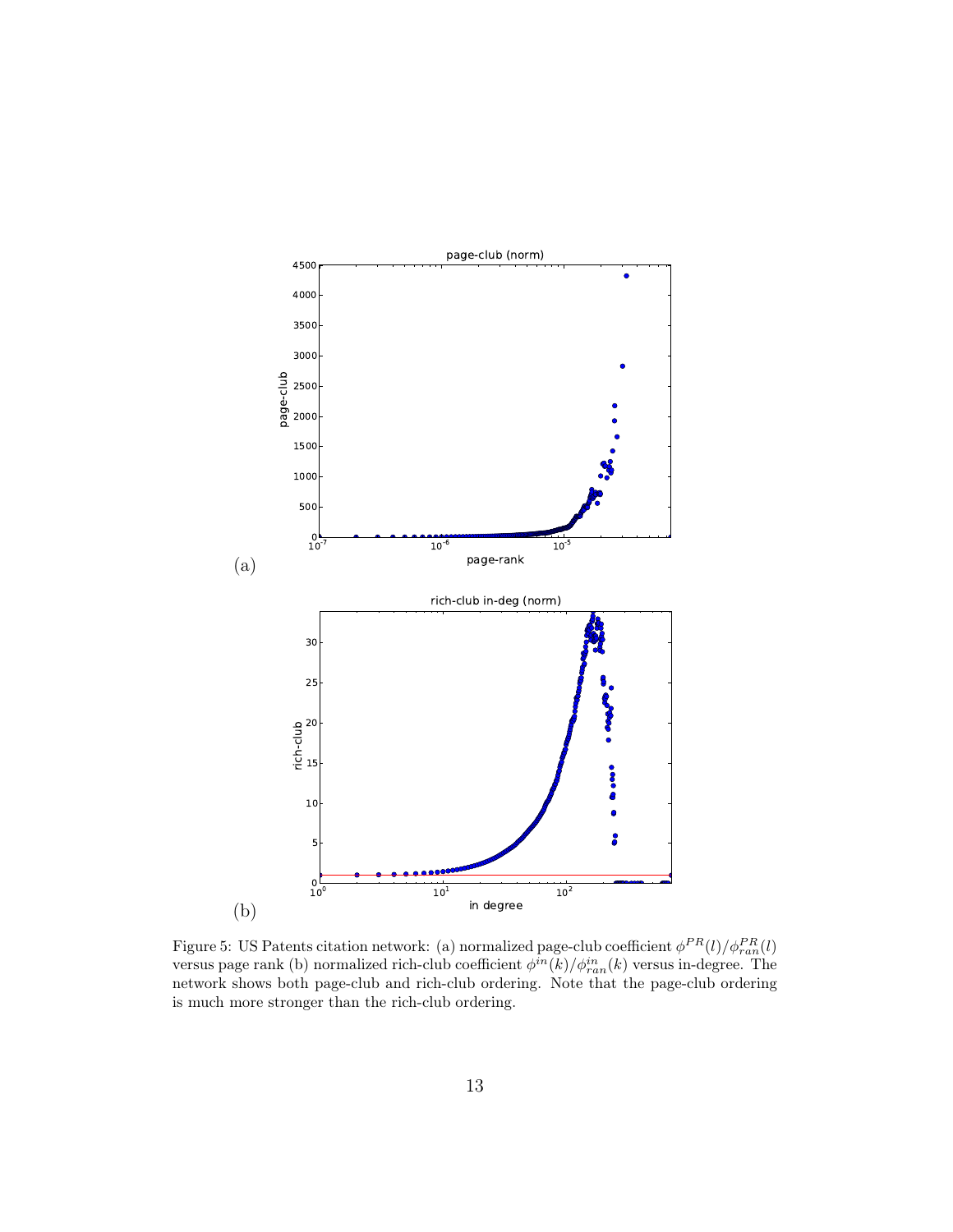- When  $N_{\geq k}^{in} = 1$  or  $N_{\geq k}^{in} = 0$ , i.e. when we have a single node or no nodes in the "club".
- When  $inlinks_{\geq k} = 0$ . Note that this case should not happen in practice since in the two special cases of  $\phi_{ran}^{in}(0)$  and  $\phi_{ran}^{in}(k_{in}^{max})$  we generally have a positive number of *in-links*.
- When *outlinks*<sub> $> k = 0$ . This case happens in tree graphs, such as</sub> citation networks, where the top in-degree nodes (roots) have no outlinks.

We handle all these cases by assigning  $\rho_{in}(k)$  a value 1. It is important to stress that  $\rho_{in}(k)$  can have a value zero, i.e. its denominator can be well defined, thus having a positive number of out-links departing the "club", but no links are shared within the "club".

We also stress that for the PageRank computation we used the damping factor  $q = 0.15$  for all the networks. We also used  $q = 0.5$  for the journal citation network as proposed by [\[6](#page-17-5)] but no significant changes are observed, so these results are omitted.

## 4.1. Papers citation network

The Arxiv High Energy Physics paper citation network is formed from the e-print arXiv dataset and covers all the citations within a dataset of 34,546 papers with  $421,578$  edges. If a paper i cites paper j, the graph contains a directed edge from i to j. If a paper cites, or is cited by, a paper outside the dataset, the graph does not contain any information about this. The data covers papers in the period from January 1993 to April 2003 (124 months). It begins within a few months of the inception of the arXiv, and thus represents essentially the complete history of its HEP-PH section. The graph has an exponential degree distribution and a tree structure.

In Fig. [3](#page-7-0) we show the normalized rich-club and page-club coefficients and identify both rich-club and page-club ordering providing a conclusion that "elite" papers are cited by other "elite" papers. If we say that "elite" papers are written by "elite" scientists and those scientists decide to reference "elite" papers, i.e. papers written by other "elite" scientists than this result coincides with previous findings [\[3](#page-17-2)] i.e. it indicates existence of an "oligarchy" of highly influential and mutually communicating scientists. Note the difference between page-club and rich-club. The page-club ordering is much more stronger than the rich-club which can be explained by having in mind the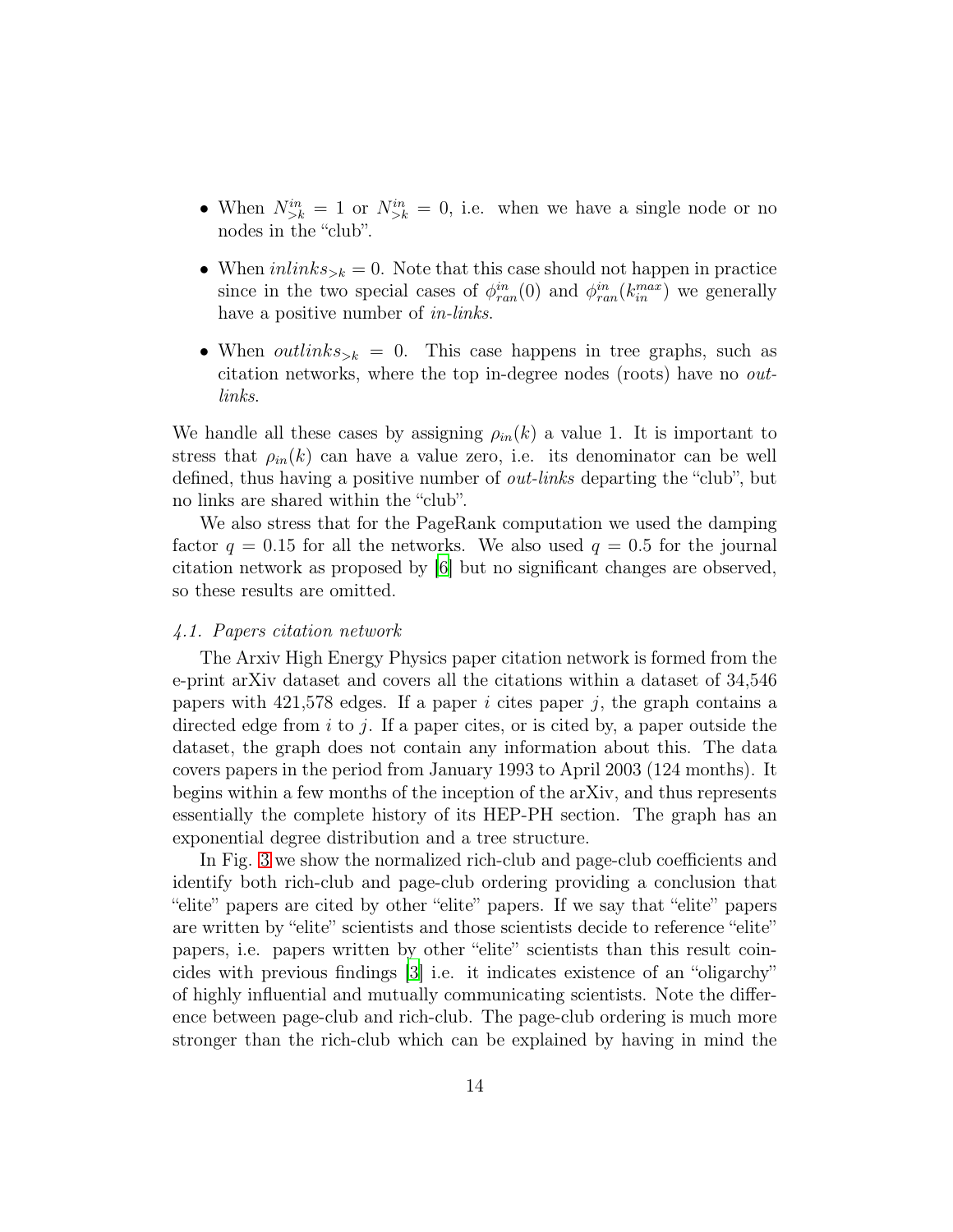

<span id="page-14-0"></span>Figure 6: Email communication network: (a) normalized page-club coefficient  $\phi^{PR}(l)/\phi_{ran}^{PR}(l)$  versus page rank (b) normalized rich-club coefficient  $\phi^{in}(k)/\phi_{ran}^{in}(k)$  versus in-degree. The lack of page-club ordering and the lack of rich-club ordering are observed.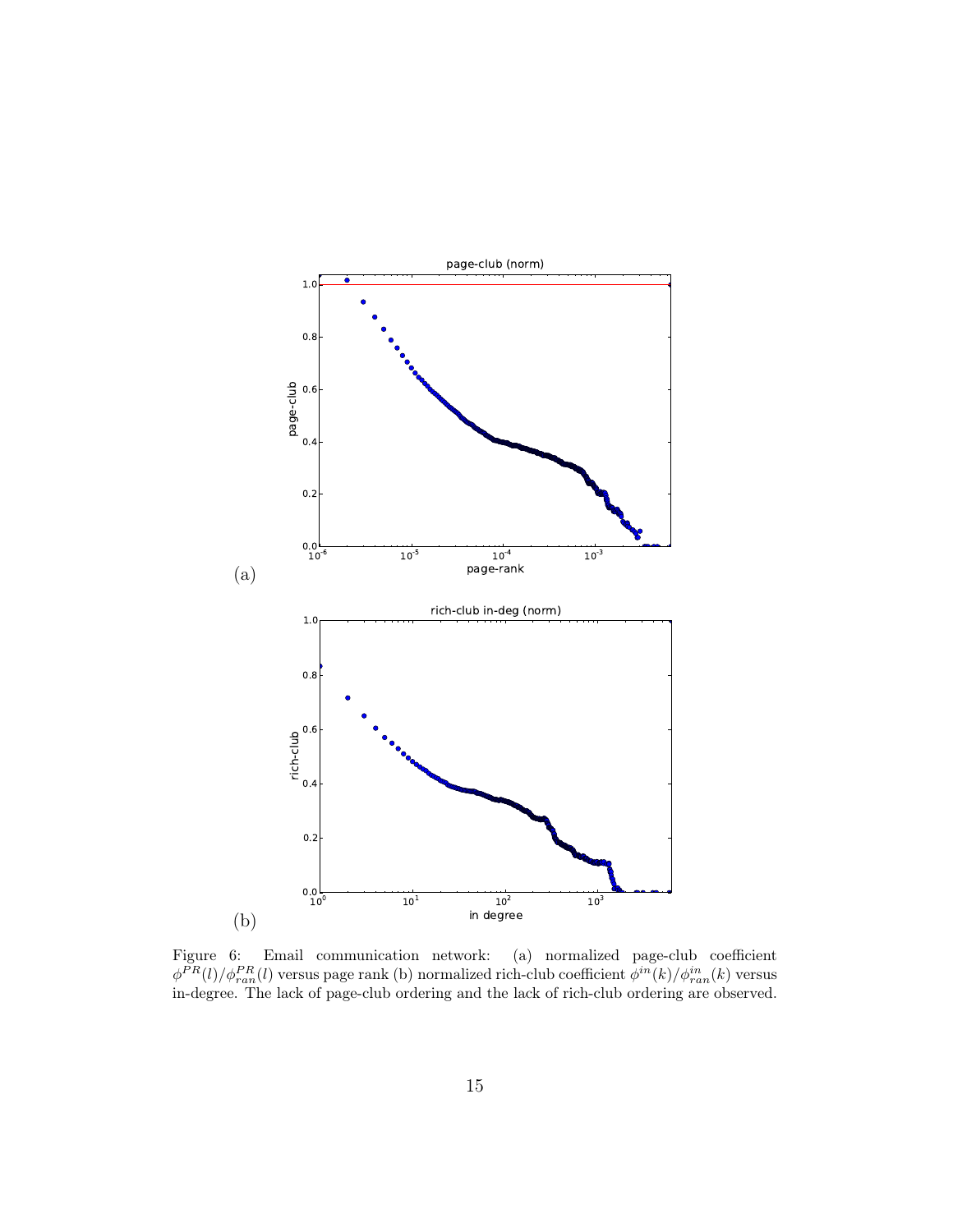tree structure in citation network, i.e. older papers which are higher in the hierarchy have higher PageRank retrieved from all the successors independently of the number of their direct successors, i.e., their in-degree. We also point that the top 8 PageRank nodes (roots) have no out-links, thus having a page-club value of one, whereas the top in-degree nodes have a positive rich-club ordering.

#### 4.2. Google Web graph

In the web graph released in 2002 by Google as a part of Google Programming Contest, nodes represent web pages and directed edges represent hyperlinks between them. The graph consists of nearly one million (1,000,000) nodes and over five million (5,000,000) edges following a power-law degree distribution.

In Fig. [4](#page-11-0) we show the normalized rich-club and page-club coefficients where we identify partial rich-club (page-club) ordering up to some point (the middle layer) and then a narrow declining of the coefficients, which show the lack of rich-club ordering and the lack of the page-club ordering. In other words, in this networks high-degree (PageRank) pages purposely avoid sharing links with other high-degree (PageRank) pages. Some sort of competitiveness among strong pages could be a possible explanation of this phenomenon. Also note the uncorrelated property of the network, therefore explaining the high similarity between page-club and rich-club coefficient [\[4\]](#page-17-3). We stress that the top 24 (20) in-degree (PageRank) nodes are not sharing any links between them beside their positive number of out-links, therefore the zero values of the rich-club and page-club coefficients.

#### 4.3. US Patents citation network

The U.S. patent dataset, maintained by the National Bureau of Economic Research, spans 37 years (January 1, 1963 to December 30, 1999), and includes all the utility patents granted during that period, totaling about four million (4,000,000) patents. The citation graph includes all citations made by patents granted between 1975 and 1999, totaling 16,522,438 citations. For the patents dataset there are 1,803,511 nodes for which we have no information about their citations (we only have the in-links).

In Fig. [5b](#page-12-0) we show the normalized rich-club coefficient: the rich-club ordering is observed up to some point, and after that point, the ordering quickly decreases to zero, where the top 27 in-degree nodes are not sharing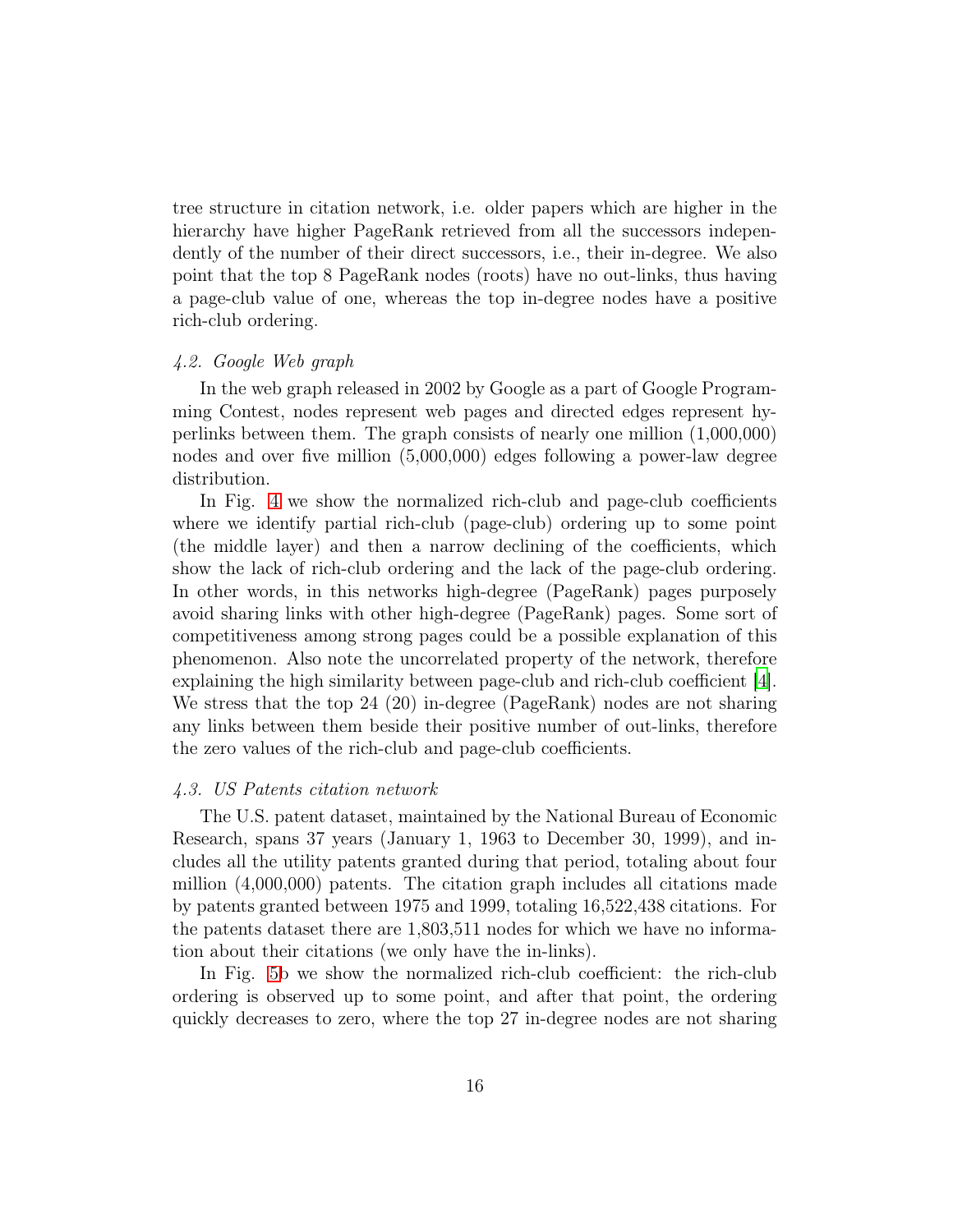any links between them. Fig. [5a](#page-12-0) shows the normalized page-club coefficient: one could identify page-club ordering providing the conclusion that top PageRank patents are cited by top PageRank patents. Note the much stronger page-club than rich-club ordering, generally, because of the tree structure.

# 4.4. Email communication network

The network of email communication of a large European research institution contains all incoming and outgoing email of the research institution for the period of October 2003 to May 2005 (18 months). Given a set of email messages, each node corresponds to an email address. A directed edge between nodes i and j was created if i sent at least one message to j. The network consists of 265214 nodes and 420045 edges.

Fig. [6](#page-14-0) shows the normalized rich-club and page-club coefficients. The lack of the page-club ordering and the lack of the rich-club ordering for this network could be explained by observing that scientists are working in research groups where each group has one to few "elite" scientists managing the group, where communication between the "elite" scientists from different groups is reduced to a minimum. The top 9 (6) in-degree (PageRank) nodes are not sharing any links between them beside their positive number of outlinks, therefore the zero values of the rich-club and page-club coefficients.

# <span id="page-16-0"></span>5. Conclusion

In this paper two new metrics for directed graphs are introduced, namely the normalized rich-club coefficient and the normalized page-club coefficient. For different directed graphs these two coefficients are computed. The results have indicated a high correlation between page-club and rich-club coefficients except for the synthetic network, for which the coefficients have opposite behavior. In general, beside the high correlation observed in several real networks, these metrics are not same. Detecting rich-club phenomenon often used to indicate the dominance of an "oligarchy" of "rich" and mutually communicating entities. However, this analysis clearly depends of the definition of "rich" nodes. The page-club coefficient annotates nodes with high PageRank as the "popular" nodes, thus, in networks where PageRank emerges as a natural metric for distinguishing between popular and unpopular nodes, one should use page-club to indicate the emergence of an "oligarchy" formed by "elite" nodes.